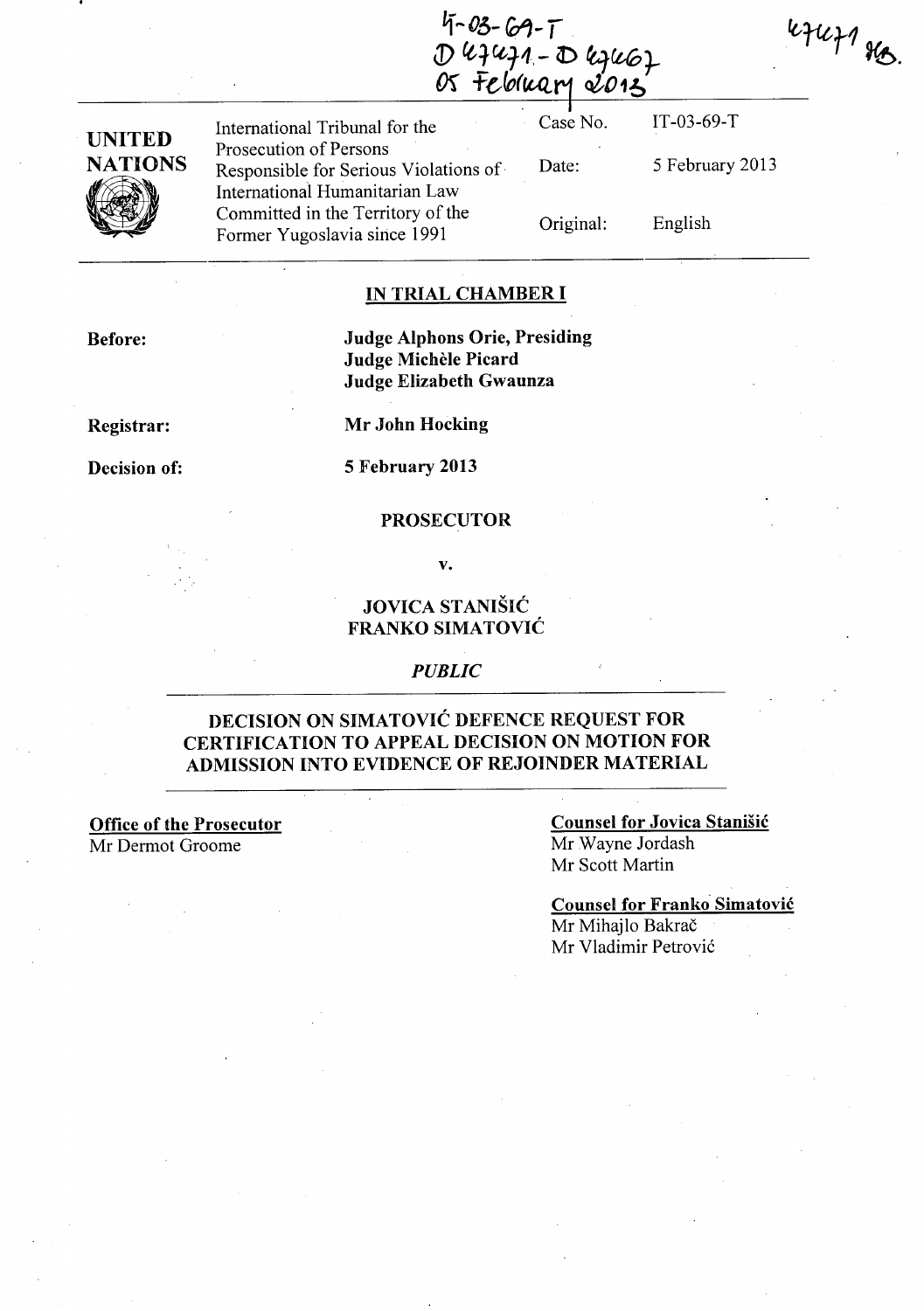# **I.** PROCEDURAL HISTORY AND SUBMISSIONS **OF** THE **PARTIES**

1. On 7 December 2012, the Simatović Defence ("Defence") filed a motion ("Motion") seeking certification to appeal a prior decision of the Chamber ("Rejoinder Decision").<sup>1</sup> On 21 December 2012, the Prosecution filed its Response ("Response").<sup>2</sup>

2. The Defence submits that it did not tender a selection. of documents relating to the notebooks allegedly authored by Ratko Mladić ("Mladić Notebook Documents") at an earlier stage of the proceedings as the need to do so only arose following the Prosecution's tendering of additional excerpts from the Mladić Notebooks suggesting that the Accused Simatović had acted as a "co-ordinator of the forces".<sup>3</sup> As regards the materials relating to entries in the Accused's passport ("Passport Documents") and the request to permit the witness referred to as Proposed Witness Two to testify, the Defence claims it could not have been expected to foresee the Prosecution's contentions, which it submits caused it to seek the admission of the aforementioned evidence in rejoinder.<sup>4</sup> It further submits that this proposed evidence is critical to "establishing Simatović's role" during July and August 1995 and that "the failure to admit any evidence that Simatović could not have been anywhere in the territory of the former Yugoslavia at that time, will jeopardize Simatović's right to a fair trial".<sup>5</sup> As to the testimony of the witness referred to as Proposed Witness One, the Defence contends that this testimony is necessary to clarify the contents of Prosecution documents admitted in rebuttal.<sup>6</sup> With regards to the testimony of Witness JF-094, the Defence submits that while the witness previously testified about certain DB personnel files, they are not the same files as those tendered in rebuttal by the Prosecution.<sup>7</sup> The Defence further submits that granting certification will materially advance the proceedings, as failing to do so could lead to a retrial being ordered. $8$ 

3. In its Response, the Prosecution contends that many of the Defence arguments relate to the merits of the Rejoinder Decision and as such are outside the scope of an application for

- 5 Ibid.
- 6 Motion, para. 11.
- 7 Motion, para. 12. 8

 $\mathbf{I}$ Simatovi6 Defence Request for Certification to Appeal Decision on Defence Motion for Admission into Evidence of Rejoinder Material, 7 December 2012; Decision on Simatovi6 Defence Motion for Admission into Evidence of Rejoinder Material, 5 December 2012.

<sup>2</sup>  Prosecution Response to Simatović Defence Request for Certification to Appeal the Trial Chamber Decision on Rejoinder Evidence, 21 December 2012.

 $\overline{\mathbf{3}}$ Motion, para. 9:

<sup>4</sup>  Motion, para. 10.

Motion, para. 14.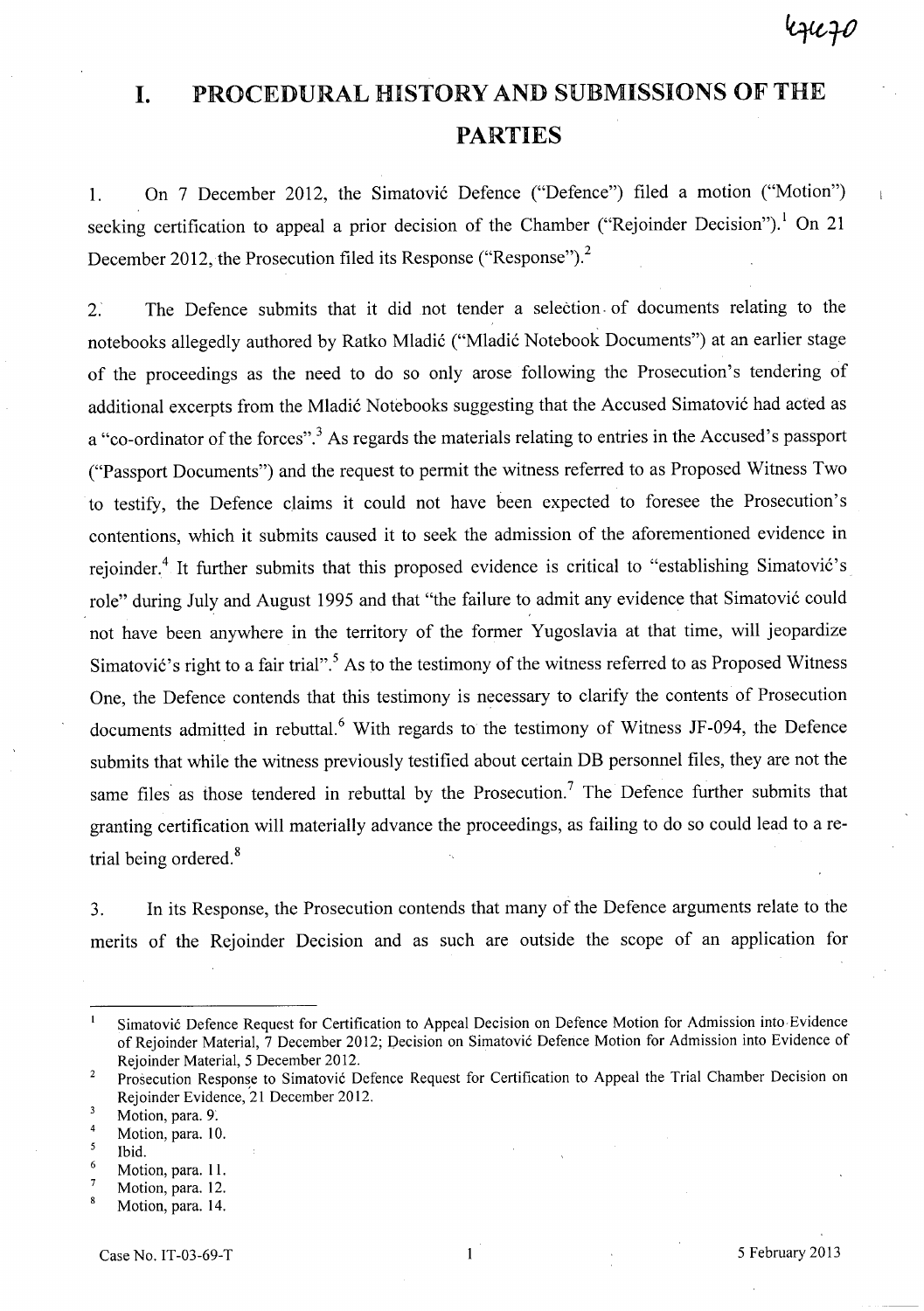certification.<sup>9</sup> The Prosecution submits that an interlocutory appeal of the Rejoinder Decision is not a matter that could significantly affect the fair and expeditious conduct of the proceedings or the outcome of the trial.<sup>10</sup> As regards the Passport Documents, the Prosecution suggests that the Defence's arguments for admitting them centre on establishing a defence of alibi, to which the Prosecution maintains its previous objections.<sup>11</sup>

# **II. APPLICABLE LAW**

4. The Chamber recalls and refers to the applicable law as set out in a previous decision.<sup>12</sup>

## **III. DISCUSSION**

5. The Chamber will address the Motion by referring to three separate categories of proposed evidence: (a.) Mladic Notebook Documents (b.) Passport Documents and (c.) Proposed Witnesses. The Chamber notes that the Defence has not advanced any submissions in relation to the documents referred to in the Rejoinder Decision as the "Babić Documents".<sup>13</sup>

## a. Mladic Notebook Documents

6. The Chamber notes that the Defence's contentions focus on when it could reasonably have been expected to tender 'the Mladic Notebook Documents. The Chamber has already ruled, in the Rejoinder Decision, that the Defence could have been expected to submit the Mladic Notebook Documents at an earlier stage of the proceedings.<sup>14</sup> The issue presently before the Chamber is whether that decision involves an issue that would significantly affect the fair and expeditious conduct of the proceedings or the outcome of the trial. The Chamber does not consider, nor has the Defence specifically argued, that the non-admission of the Mladic Notebook Documents constitutes such an issue, and will accordingly deny the Motion in relation to the proposed evidence in this category.

### b. Passport Documents

7. The Chamber considers that the Defence's contention that it could not have foreseen the Prosecution's arguments regarding the Passport Documents, has already been addressed in the

 $^{9}$  Response, para. 2.

Ibid.

<sup>&</sup>lt;sup>11</sup> Response, para. 3.

<sup>&</sup>lt;sup>12</sup> Decision on Stanišić Request for Certification to Appeal the Trial Chamber's Decision on Defence Motion for Exclusion of Specified Exhibits and Admission of Various other Documents, 3 October 2012, para. 4.

 $13$  Rejoinder Decision. para. 9.<br> $14$  Peioinder Decision. para. 12

Rejoinder Decision, para. 12.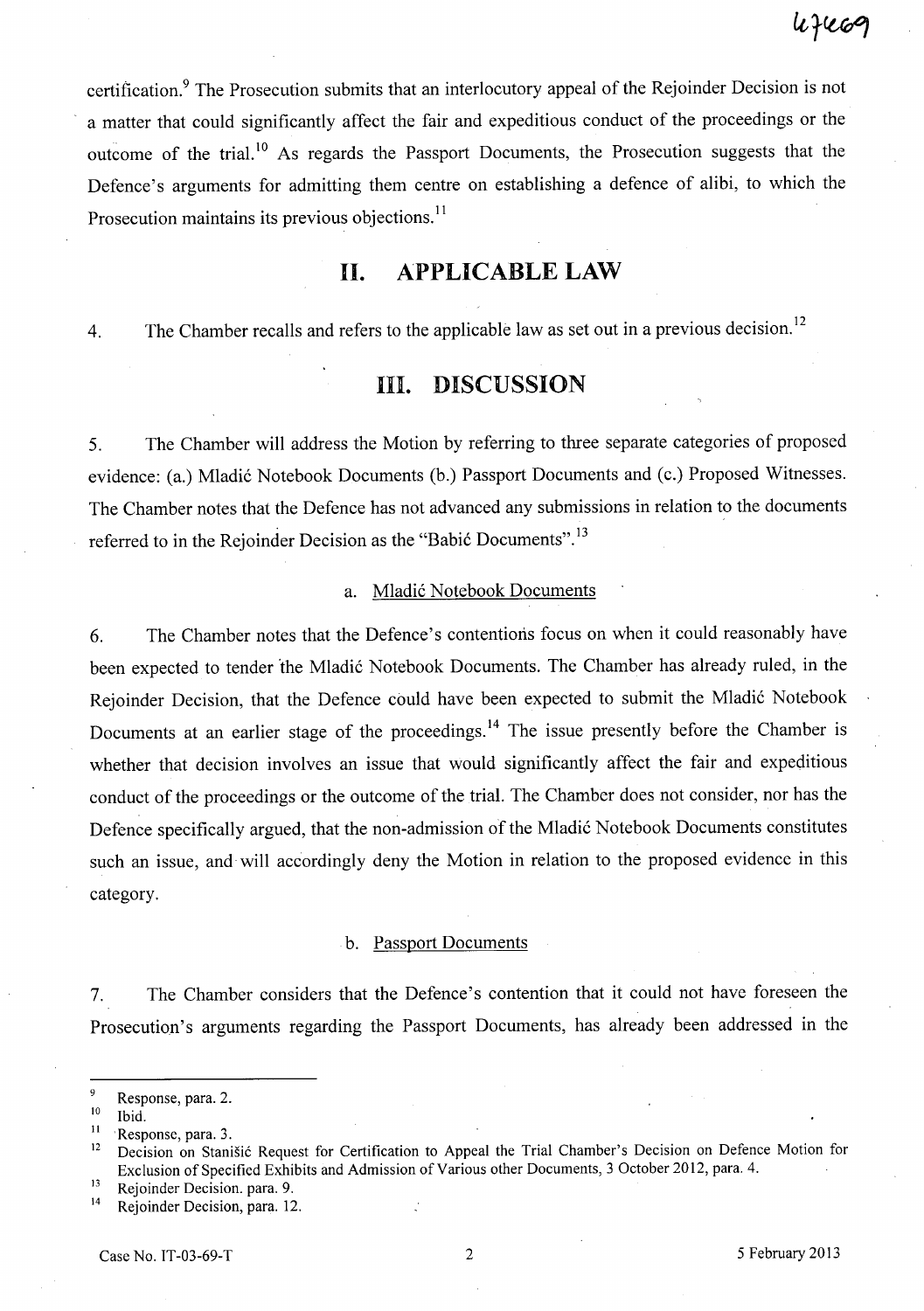Rejoinder Decision when the Chamber held that the Prosecution had not raised any new issue in rebuttal, which the Defence could not have been expected to address as part of its own case.<sup>15</sup>

8. Further, the Chamber notes the Defence's argument that it is important to establish that the Accused was not in the former Yugoslavia in July and August of 1995. The Chamber reiterates that the Defence originally sought the admission of one page from the Accused's passport in order to contradict the testimony of Witness Goran Stoparic and Witness JF -024 and that the Chamber ruled that it was not relevant to the issue of alibi.<sup>16</sup> As such, the Chamber does not consider that the nonadmission of the Passport Documents constitutes an issue that would significantly affect the fair and expeditious conduct of the proceedings or the outcome of the trial, and will accordingly deny the Motion in relation to the proposed evidence in this category.

## c. Proposed Witnesses

9. As regards Proposed Witness Two, the Chamber notes that the Defence sought to have the witness give evidence regarding the Accused's alleged presence in Greece in July and August 1995. Therefore, the Chamber considers that the reasoning applied in relation to the Passport Documents above, is equally applicable to Proposed Witness Two.

10. In arguing that Proposed Witness One's testimony would clarify the contents of the Prosecution documents admitted in rebuttal, the Defence has not identified, nor does the Chamber find, an issue that would significantly affect the fair and expeditious conduct of the proceedings or the outcome of the trial.

11. With regard to witness JF-094, the Defence submits that the witness's testimony does not pertain to the personnel files newly tendered in rebuttal by the Prosecution and therefore these newly tendered files are distinct from those addressed in the witness's testimony. It further contends that if it is not permitted to question the witness about the newly tendered files this would "significantly affect the fair conduct of the proceedings". 17 The Chamber notes that the defence has not submitted in what respect these newly tendered personnel files are in any way different from the ones about which JF-094 testified, his testimony primarily dealing with general issues relating to the authenticity and provenance of personnel files, rather than the individual details of each of those files. The Chamber reiterates that in admitting these specific personnel files under Rule 89(C), it was satisfied as to their probative value and reliability and the Defence did not provide any *prima* 

<sup>&</sup>lt;sup>15</sup> Rejoinder Decision, para. 15.

<sup>&</sup>lt;sup>16</sup> Rejoinder Decision, para. 15; First Decision on Simatović Defence Second Bar Table Motion of 4 June 2012, 5 July 2012, para. 12.

 $17$  Motion, para. 12.